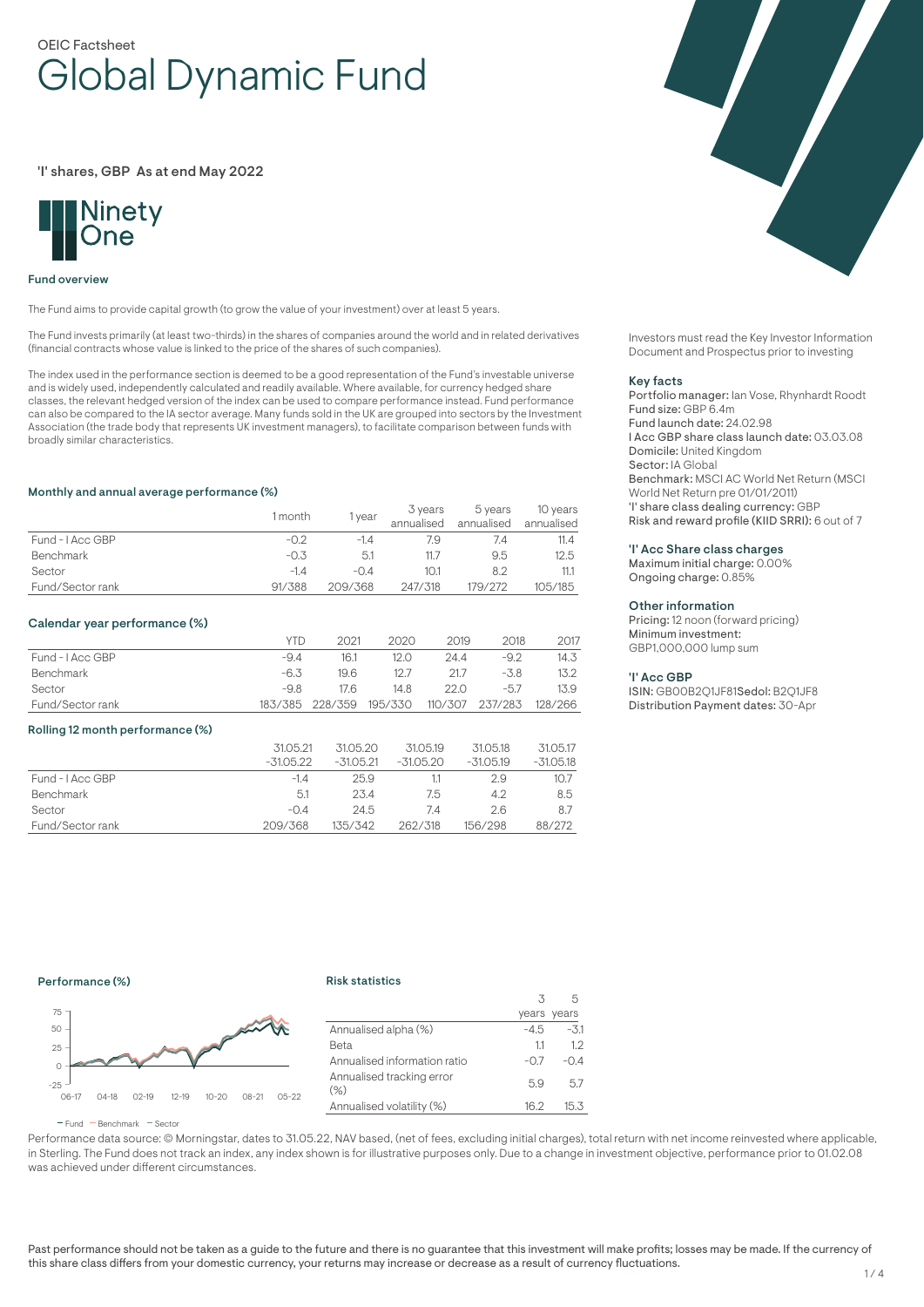# Global Dynamic Fund

| Top holdings (%)                                    |      |
|-----------------------------------------------------|------|
| Microsoft Corp                                      | 5.7  |
| UnitedHealth Group Inc                              | 3.9  |
| <b>NVIDIA Corp</b>                                  | 3.7  |
| Alphabet Inc                                        | 3.6  |
| <b>Taiwan Semiconductor Manufacturing</b><br>Co Ltd | 3.4  |
| Synopsys Inc                                        | 3.3  |
| Broadcom Inc                                        | 3.3  |
| Thermo Fisher Scientific Inc                        | 3.3  |
| Steris Plc                                          | 3.1  |
| Iberdrola SA                                        | 3.1  |
| Total                                               | 36.4 |
| Number of equity holdings:                          | 41   |

| Sector analysis (%)           |        |
|-------------------------------|--------|
| Information Technology        | 28.3   |
| Financials                    | 18.9   |
| Health Care                   | 14.5   |
| Industrials                   | 12.3   |
| Energy                        | 7.6    |
| <b>Communication Services</b> | 5.3    |
| Materials                     | 4.0    |
| <b>Consumer Discretionary</b> | 3.4    |
| Utilities                     | $-3.1$ |
| <b>Consumer Staples</b>       | 16     |
| Cash                          | 1.0    |
| Total                         |        |

# Geographic allocation (%)

| <b>United States</b>    | 65.9             |
|-------------------------|------------------|
| Europe ex UK            | 19.4             |
| Far East ex Japan       | 7.8              |
| <b>Emerging Markets</b> | $\overline{5.4}$ |
| United Kingdom          | 2.5              |
| Cash                    | 1.0              |
| Total                   |                  |
|                         |                  |

# Top & bottom stock weightings vs

| benchmark (%)                |        |
|------------------------------|--------|
| Synopsys Inc                 | 3.3    |
| UnitedHealth Group Inc       | 3.1    |
| Steris Plc                   | 3.0    |
| Santos Ltd                   | 3.0    |
| Thermo Fisher Scientific Inc | 2.9    |
| Meta Platforms Inc           | $-0.8$ |
| Johnson & Johnson            | $-0.8$ |
| Tesla Inc                    | $-1.1$ |
| Amazon.com Inc               | $-1.8$ |
| Apple Inc                    | $-4.0$ |
|                              |        |

#### Top & bottom sector weightings vs benchmark (%)

| 991191111101 N 1797                              |        |
|--------------------------------------------------|--------|
| Semiconductors & Semiconductor<br>Equipment      | 7.2    |
| Health Care Equipment & Services                 | 4.6    |
| Commercial & Professional Services               | 4.4    |
| Software & Services                              | 2.6    |
| Insurance                                        | 2.6    |
| Pharmaceuticals Biotechnology & Life<br>Sciences | $-2.4$ |
| Food Beverage & Tobacco                          | $-2.5$ |
| Real Estate                                      | $-2.8$ |
| Retailing                                        | $-2.9$ |
| Technology Hardware & Equipment                  | $-2.9$ |

### Top & bottom country weightings vs

| <b>United States</b> | 5.3    |
|----------------------|--------|
| Australia            | 2.9    |
| Spain                | 2.4    |
| Germany              | 2.3    |
| Hong Kong            | 2.2    |
| India                | $-1.5$ |
| United Kingdom       | $-1.5$ |
| Canada               | $-3.2$ |
| China                | $-3.5$ |
| Japan                | $-5.5$ |

The portfolio may change significantly over a short period of time. This is not a buy or sell recommendation for any particular security. Figures may not always sum to 100 due to rounding.

The yield information has been calculated as at 31.05.22. Where FTSE data is shown, source: FTSE International Limited ("FTSE") © FTSE 2022. Please note a disclaimer applies to FTSE data and can be found at https://research.ftserussell.com/products/downloads/FTSE\_Wholly\_Owned\_Non-Partner.pdf. Where MSCI data is shown, source: MSCI. MSCI makes no express or implied warranties or representations and shall have no liability whatsoever with respect to any MSCI data contained herein. The MSCI data may not be further redistributed or used as a basis for other indices or any securities or financial products. This report is not approved, endorsed, reviewed or produced by MSCI. None of the MSCI data is intended to constitute investment advice or a recommendation to make (or refrain from making) any kind of investment decision and may not be relied on as such. All other information is from Ninety One at 31.05.22.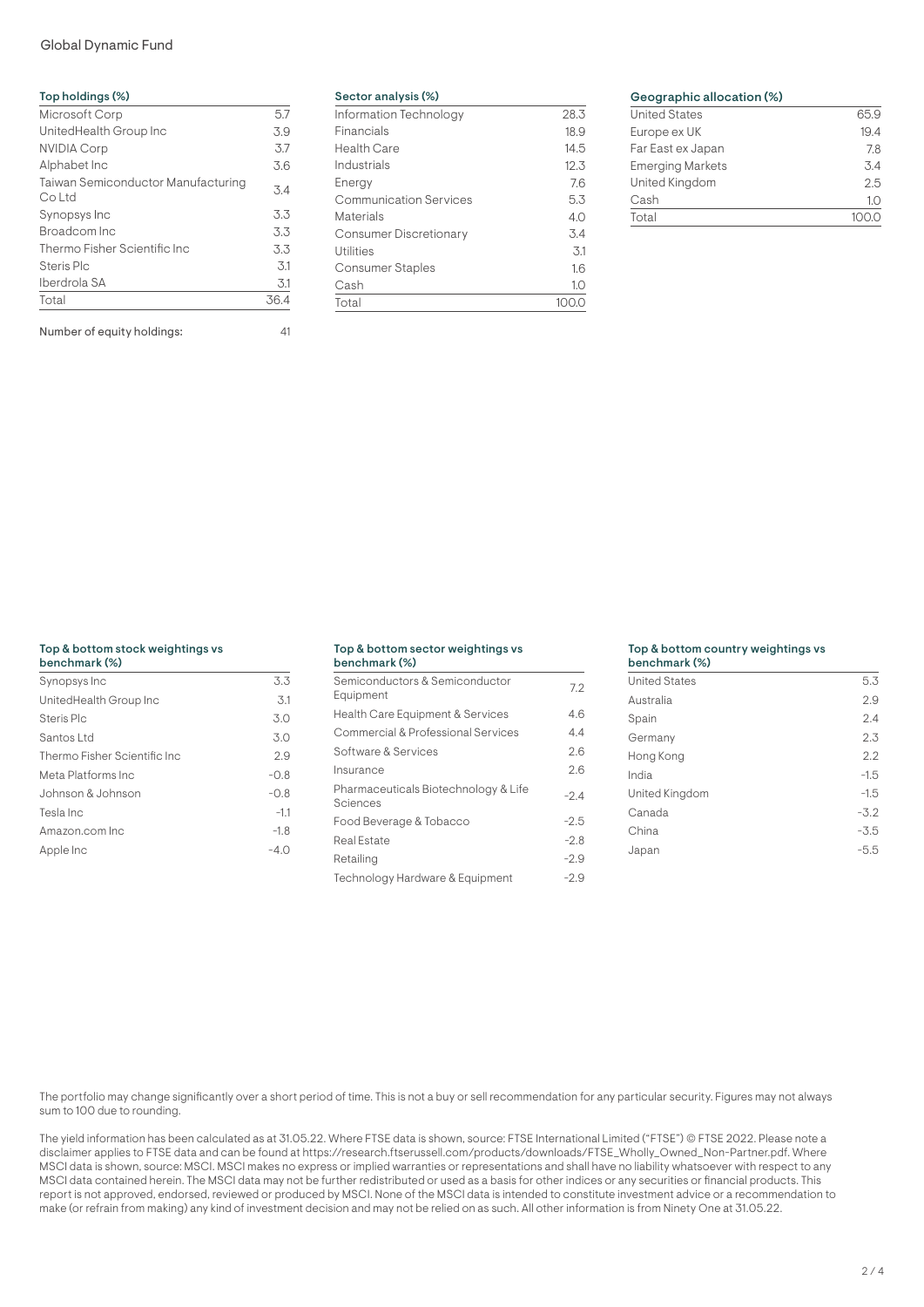# General risks

The value of these investments, and any income generated from them, will be affected by changes in interest rates, general market conditions and other political, social and economic developments, as well as by specific matters relating to the assets in which they invest. Past performance does not predict future returns; losses may be made. Ongoing costs and charges will impact returns. The Fund's objectives will not necessarily be achieved and there is no guarantee that these investments will make profits; losses may be made. Environmental, social or governance related risk events or factors, if they occur, could cause a negative impact on the value of investments. This Fund may not be appropriate for investors who plan to withdraw their money within the short to medium term.

# Specific fund risks

Currency exchange: Changes in the relative values of different currencies may adversely affect the value of investments and any related income.

Derivatives: The use of derivatives is not intended to increase the overall level of risk. However, the use of derivatives may still lead to large changes in value and includes the potential for large financial loss. A counterparty to a derivative transaction may fail to meet its obligations which may also lead to a financial loss.

Emerging market: These markets carry a higher risk of financial loss than more developed markets as they may have less developed legal, political, economic or other systems.

Equity investment: The value of equities (e.g. shares) and equity-related investments may vary according to company profits and future prospects as well as more general market factors. In the event of a company default (e.g. insolvency), the owners of their equity rank last in terms of any financial payment from that company.

# Important information

All data as at 31.05.22. The most up to date fund details (e.g. name, overview, key facts etc) are reflected as at the date of publication. Any changes effective after publication will appear in the next update. This is a marketing communication. We recommend that you seek independent financial advice to ensure this Fund is suitable for your investment needs. This communication should not be distributed to retail customers who are resident in countries where the Fund is not registered for sale or in any other circumstances where its distribution is not authorised or is unlawful.

All the information contained in this communication is believed to be reliable but may be inaccurate or incomplete. A rating is not a recommendation to buy, sell or hold a fund.

The Fund is a sub-fund of the Ninety One Funds Series range (series i - iv) which are incorporated in England and Wales as investment companies with variable capital. Ninety One Fund Managers UK Ltd (registered in England and Wales No. 2392609 and authorised and regulated by the Financial Conduct Authority) is the authorised corporate director of the Ninety One Funds Series range.

This communication is not an invitation to make an investment nor does it constitute an offer for sale. Any decision to invest in the Fund should be made only after reviewing the full offering documentation, including the Key Investor Information Documents (KIID) and Prospectus, which set out the fund specific risks. Fund prices and copies of the Prospectus, annual and semi-annual Report & Accounts, Instruments of Incorporation and the Key Investor Information Documents may be obtained from www.ninetyone.com.